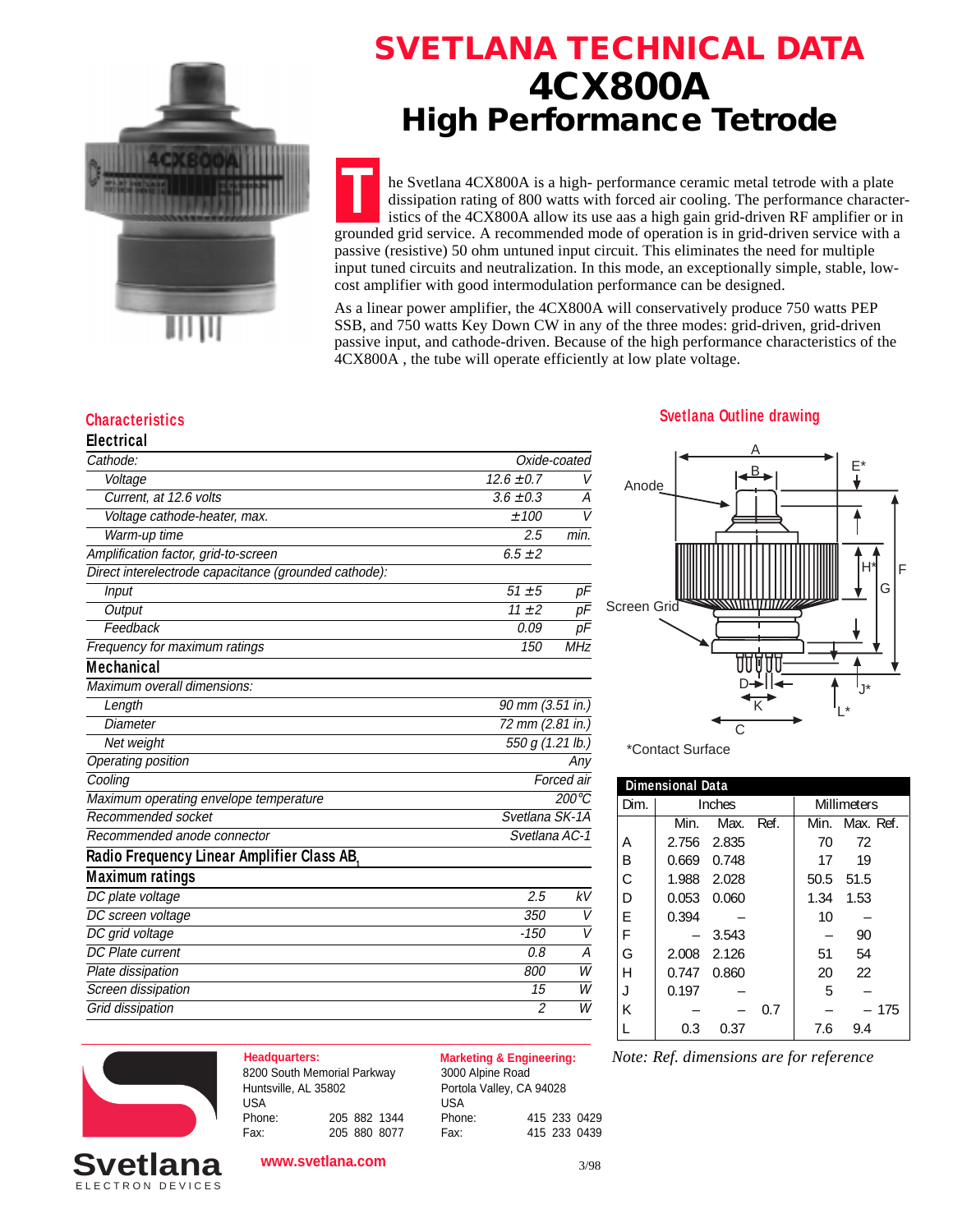# **Svetlana 4CX800A High Performance Tetrode**

#### **Typical Operation (grid driven, single tone)**

| Frequency                                                            |           |                    | 60              | 60              | MHz  |
|----------------------------------------------------------------------|-----------|--------------------|-----------------|-----------------|------|
| Power output                                                         |           |                    | 550             | 780             | W    |
| DC plate voltage                                                     |           |                    | 2               | 2.2             | kV   |
| DC screen voltage                                                    |           |                    | 300             | 350             | V    |
| Bias voltage*                                                        |           |                    | -37             | $-47$           | V    |
| Zero-signal plate current                                            |           |                    | 300             | 360             | mА   |
| DC plate current                                                     |           |                    | 465             | 630             | mА   |
| DC screen current                                                    |           |                    | 30              | 30              | mА   |
| Peak rf grid voltage                                                 |           |                    | 30              | 35              | V    |
| Plate dissipation                                                    |           |                    | 380             | 600             | W    |
| Intermodulation distortion measured by two tone method at 1 MHz:     |           |                    |                 |                 |      |
| 3rd order                                                            |           |                    |                 | $-30$           | dВ   |
| 5th order                                                            |           |                    |                 | -40             | dВ   |
| Typical Operation, Linear with Cathode Resistance                    |           |                    |                 |                 |      |
|                                                                      |           | <b>Grid Driven</b> |                 | Cathode Driven  |      |
| DC plate voltage                                                     | 2200      | 2200               | 2200            | 2200            | V    |
| Bias voltage                                                         | -56       | -57                | -57             | -63             | V    |
| Zero signal plate current                                            | 160       | 150                | 100             | 70              | mА   |
| DC plate current                                                     | 550       | 520                | 590             | 490             | mА   |
| Plate input power                                                    | 1200      | 1150               | 1300            | 1100            | W    |
| Driving voltage                                                      | 75        | 77                 | 52              | 64              | V    |
| DC grid current                                                      | 0         | 0                  | 0               | 0               | mА   |
| Driving power                                                        | 561       | 591                | 27 <sup>1</sup> | 41 <sup>1</sup> | W    |
| Power output                                                         | 750       | 750                | 750             | 750             | W    |
| Intermodulation distortion                                           |           |                    |                 |                 |      |
| 3rd order                                                            | $-30^{2}$ | $-30^{2}$          | $-32^{2}$       | $-32^{3}$       | dВ   |
| 5th order                                                            | $-432$    | $-42^{2}$          | $-402$          | $-35^{3}$       | dВ   |
| Efficiency                                                           | 63        | 65                 | 58              | 68              | $\%$ |
| Zero-signal plate dissipation                                        | 352       | 330                | 200             | 154             | W    |
| DC screen voltage                                                    | 350       | 350                | 300             | 300             | V    |
| DC screen current                                                    | 24        | 24                 | 20              | 17              | mА   |
| Cathode resistance                                                   | 244       | 33 <sup>4</sup>    | 0               | 244             | ohms |
| <b>CCS</b><br><b>Typical Operation, FM Broadcast Power Amplifier</b> |           |                    |                 |                 |      |
| DC Plate Voltage                                                     |           |                    |                 | 2200            | V    |
| <b>Bias Voltage</b>                                                  |           |                    |                 | $-70$           | V    |
| Driving Voltage                                                      |           |                    |                 | 80              | V    |
| <b>DC Plate Current</b>                                              |           |                    |                 | 500             | mА   |
| <b>DC Screen Current</b>                                             |           |                    |                 | 30              | mА   |
| <b>DC Grid Current</b>                                               |           |                    |                 | 12              | mА   |
| <b>Power Output</b>                                                  |           |                    |                 | 800             | W    |
| <b>Screen Dissipation</b>                                            |           |                    |                 | 8               | W    |
| <b>Grid Dissipation</b>                                              |           |                    |                 | 1               | W    |
| Efficiency                                                           |           |                    |                 | 73              | %    |
| $\Lambda$ .                                                          |           |                    |                 |                 |      |

Approximate value adjusted to specified zero-signal plate current Notes:

1. The drive power is determined with a 50 ohm resistive input circuit.

2. The intermodulation distortion level does not deteriorate with decreasing drive voltage.

3. The level of intermodulation distortion with decreasing drive voltage does not deteriorate

to less than -28 dB and -35 dB respectively corresponding to a driving voltage of 50 V.

4. Increasing the resistance in the cathode circuit decreases the zero-signal plate current and increases the drive power required.

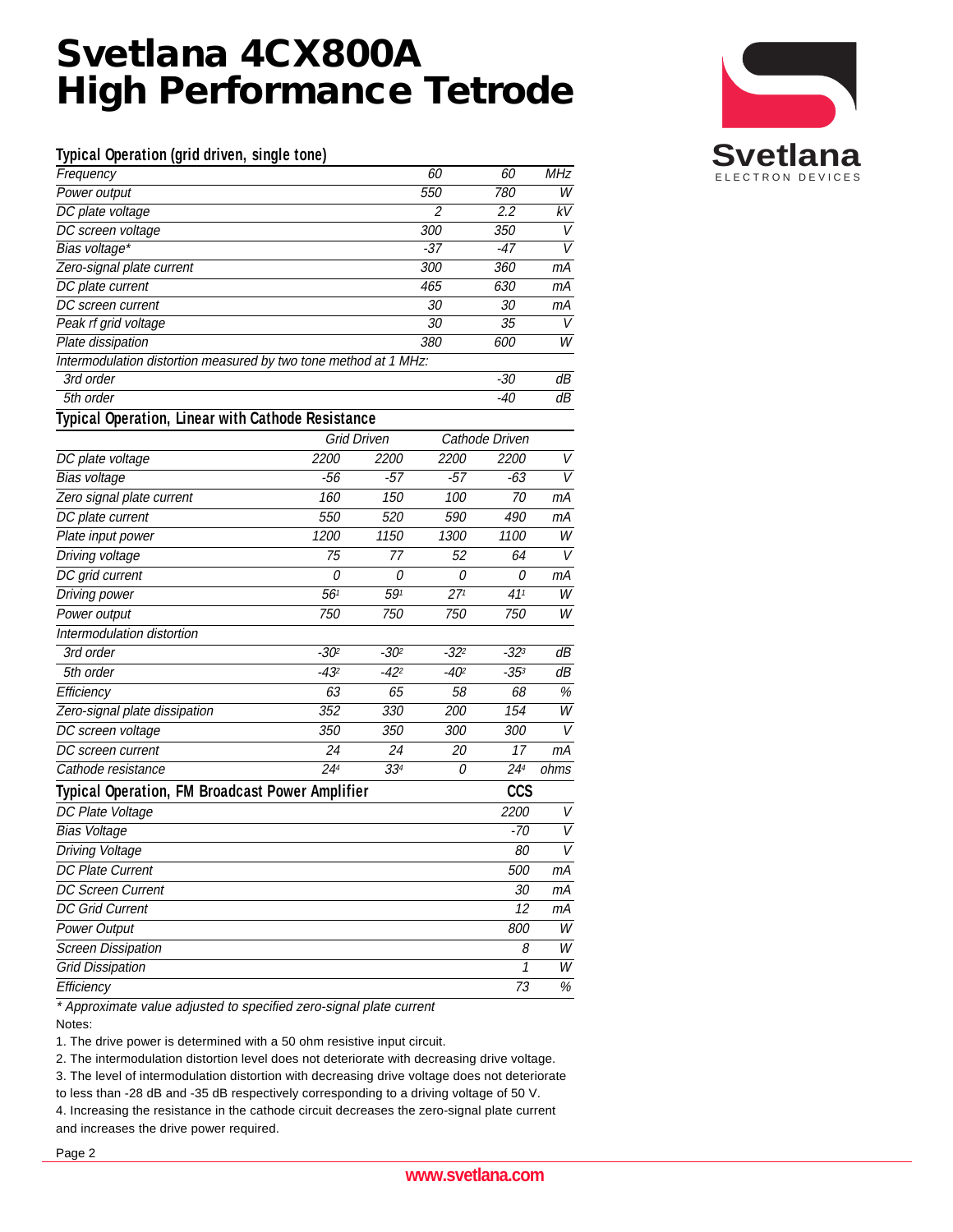# **Svetlana 4CX800A High Performance Tetrode**

**Linear Operation** Operating conditions with feedback are shown in the table on the previous page under Typical Operation, Linear with Cathode Resistance. This mode of operation is recommended for linear amplifier service where low zero signal plate current together with good intermodulation performance is required. These conditions were optimized for 750 watts power output, low zero signal plate current and intermodulation performance. A resistor is introduced in the cathode circuit to provide degeneration for improved linearity and reduced zero signal plate current. Increasing the resistance in the cathode circuit decreases the zero signal plate current and increases the required drive power. The drive power shown in the table was determined using a 50 ohm resistor for the input circuit. Note that no input tuned circuit or neutralization is required.

**Plate Operation** The rated maximum plate dissipation power of the 4CX800A is 800 watts. The tube and associated circuits should be protected in the event of an internal arc by including a series current limiting resistance in the DC lead from the power supply to the plate. Its value must be 25 ohms or more. The resistor should be capable of withstanding the high surge current caused by the arc, and should not be used as a fuse.

**Control Grid Operation** The maximum grid dissipation rating of the 4CX800A is 2 watts. The grid should not be driven unless screen and plate voltage is applied. The grid and associated circuitry should be protected against current surges in the event of internal arcs by a source impedance of greater than 50 ohms. For stability, the source impedance should not exceed 1K ohms.

**Screen Grid Operation** The maximum rated power dissipation for the screen grid is 15 watts. The screen current may reverse under certain conditions and produce negative current. This is a normal characteristic of most tetrodes. The screen power supply should be designed with this characteristic in mind. A current path from screen to cathode must be provided and the source impedance should



not exceed 3K ohms. When plate voltage, plate load or bias voltage is removed, screen grid voltage should be turned off automatically. Otherwise, screen grid power dissipation will be exceeded.

**Cathode Operation** The cathode is internally connected to pins 2, 4 and 6. Three of the corresponding socket terminals should be used to make connection to the external circuits. At radio frequencies, it is important to keep the cathode leads short and direct and to use conductors with large areas to minimize the inductive reactances in series with the cathode leads.

**Mounting** The Svetlana SK-1A socket is available for use with the 4CX800A. The SK-1A has a built-in annular screen bypass capacitor of 0.01 µF suitable for use at HF and VHF. The tube may be mounted in any orientation.





| Svetlana 4CX800A Air-Flow Requirements |           |               |            |               |  |
|----------------------------------------|-----------|---------------|------------|---------------|--|
| Plate power                            |           |               |            |               |  |
| dissipation (Watts)                    | Sea level |               | 5,000 feet |               |  |
|                                        | Air flow  | Pressure drop | Air flow   | Pressure drop |  |
|                                        | CFM       | in./water     | CFM        | in./water     |  |
| Cooling air at 25°C                    |           |               |            |               |  |
| 400                                    | 6         | 0.1           | 7          | 0.2           |  |
| 600                                    | 12        | 0.2           | 14         | 0.3           |  |
| 800                                    | 20        | 0.5           | 25         | 0.6           |  |
| Cooling air at 50°C                    |           |               |            |               |  |
| 400                                    | 8         | 0.2           | 10         | 0.2           |  |
| 600                                    | 17        | 0.4           | 21         | 0.4           |  |
| 800                                    | 29        | 0.835         | 35         | 0.6           |  |